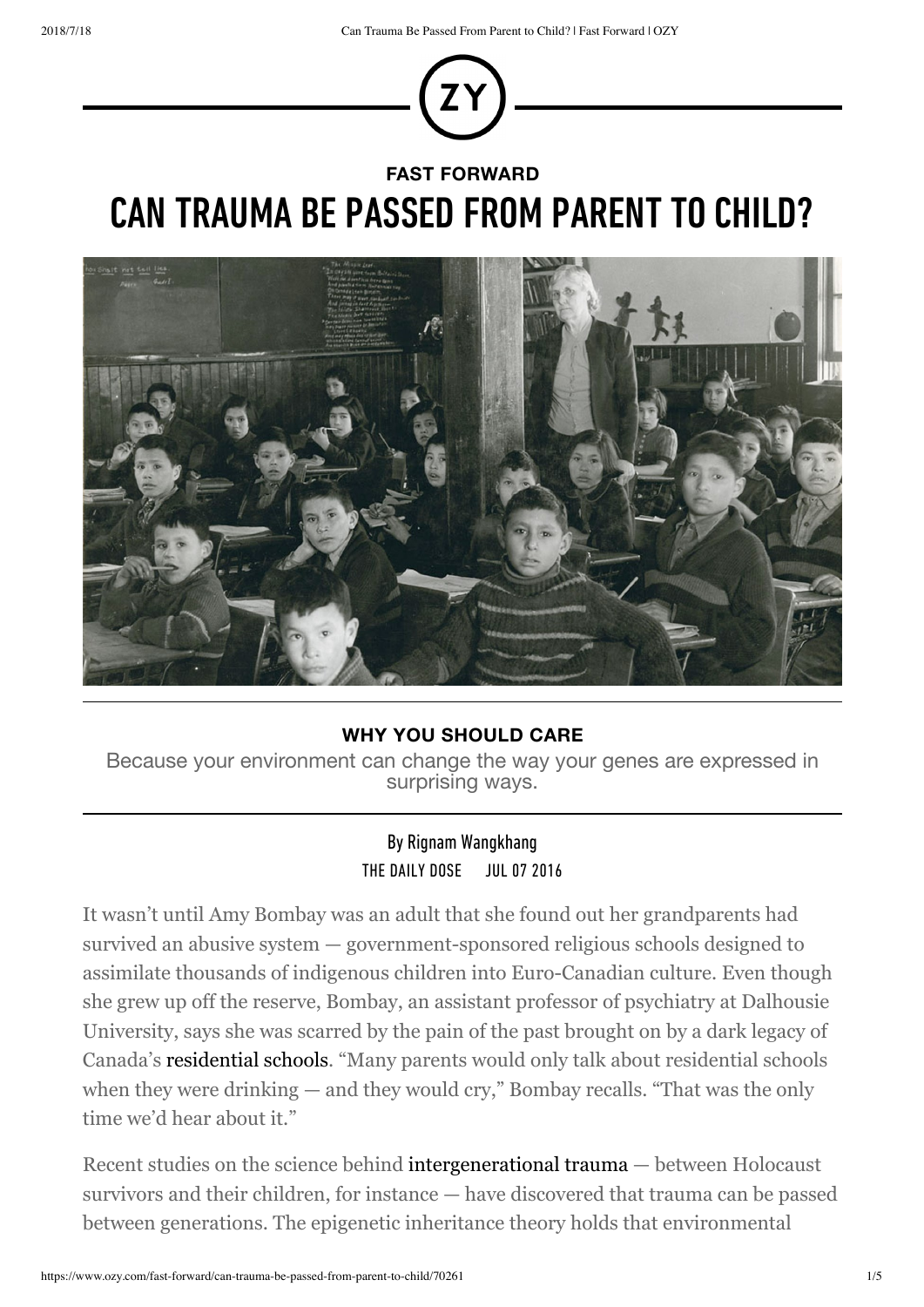#### 2018/7/18 Can Trauma Be Passed From Parent to Child? | Fast Forward | OZY

factors can affect the genes of future generations. Chemical tags acting like Post-its can latch onto our DNA, switching genes off and on. A research team at New York's Mount Sinai Hospital led by Rachel Yehuda, a leading expert on post-traumatic stress and epigenetics, concluded that some of these tags could be transferred across generations. When Yehuda researched mothers who were pregnant and in the World Trade Center during 9/11, she discovered that environmental fallout could even leave an imprint in utero.

There is an upside, however. "The idea that we can be transformed by our environment gives us powerful tools for resilience building," says Yehuda. The plasticity of genes points toward the possibility of future transformation — though precisely how has yet to be determined. In the meantime, the Canadian Roots Exchange fosters cultural exchanges and dialogue between indigenous youth and high school students to promote understanding and reconciliation. Khmer Girls in Action, an all-female group in Long Beach, California, combats "historical forgetting" of the Cambodian genocide in the 1980s. By creating safe spaces for women to grieve and console one another and organizing public talks addressing the tragedy, collective healing is put into action.

# IF HISTORY IS ANY INDICATION, INDIGENOUS PEOPLES ARE ENTITLED TO BE SKEPTICAL.

It has been scientifically proven that survivors of Canada's residential schools can't just "get over" the experience — because it's in their genes. From the late 1950s to 1970s, roughly a third of all indigenous children (more than 150,000) were taken from their families and subjected to oppressive conditions, forced labor and isolation. Many survivors reported being sexually and physically abused. At least 4,000 children died. The program, calculated to exterminate the identity of the indigenous population, is now widely considered cultural genocide. Survivors of the schools bear wounds that can take generations to heal and tend to manifest as post-traumatic stress disorder, substance abuse and violence. "We're not static, we're dynamic," says Yehuda. "We respond in ways that create legacies that live past our own lives."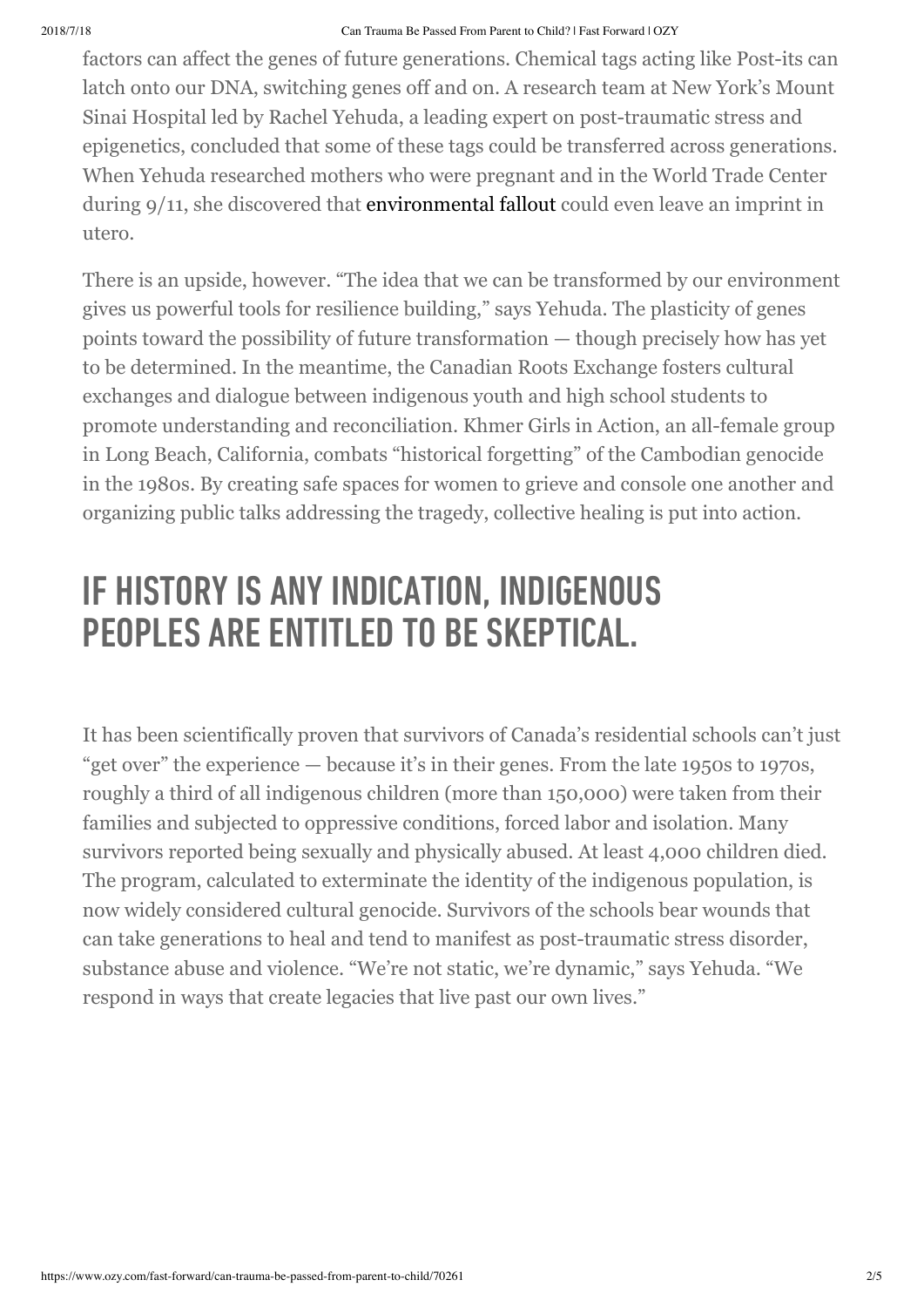

An apology for trauma: Former PM Stephen Harper presents a framed statement of apology to Crystal Merasty, a survivor of a residential school.

### SOURCE MIKE CARROCCETTO / GETTY IMAGES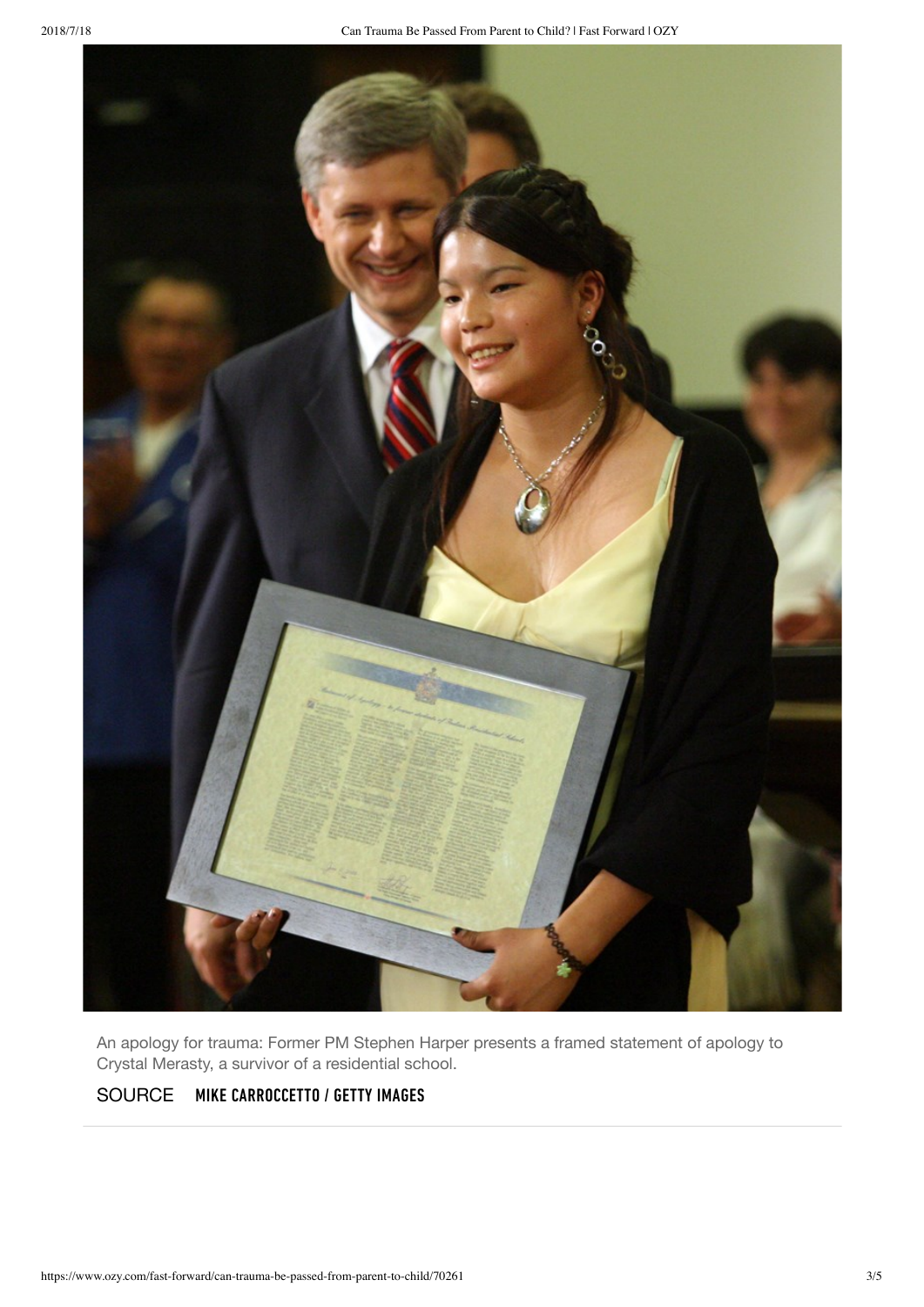2018/7/18 Can Trauma Be Passed From Parent to Child? | Fast Forward | OZY



The Truth and Reconciliation Commission of Canada documented the residential school experiences of more than 6,000 indigenous women and men. For Ry Moran, director of the National Centre for Truth and Reconciliation, the TRC report reimagines a path for moving forward, starting with the re-indigenization of curricula. The University of Winnipeg has made it mandatory for students to take at least three credit hours in indigenous culture, while Lakehead University, in Thunder Bay, Ontario, requires students to enroll in at least one course with 50 percent indigenous content. Brock University, in St. Catharines, Ontario, has appointed an indigenous person as its chancellor, and the University of Regina amended its strategic plan to incorporate indigenization and establish an indigenous advisory council.

Influenced by postwar Germany's decision not to raze concentration camps, the TRC report recommends preserving the residential schools in order to memorialize the genocide. Funding for collective healing programs, community youth centers and indigenous mental-health provisions bookend the formal requests. "The only thing covered in mainstream health is a psychiatrist, who only focuses on medication," says Bombay. "Many indigenous peoples call for more holistic, spiritual approaches." This includes funding and access to indigenous mental-health practitioners and therapists who understand indigenous trauma and how to heal "soul wounds" — an indigenous term.

Other countries with a history of oppression may learn from Canada's efforts to rebuild in the wake of traumatic events, experts say. "We've seen different groups in different conditions work out well. Things can be made to change," says Hymie Anisman, Canada research chair of behavioral neuroscience. In Cambodia, memorial sites, documentation centers and human rights tribunals exist, but a truth commission and international commemoration might be necessary next steps to reconciliation. African-Americans continue to suffer residual trauma from the horrific legacy of slavery, wounds from Jim Crow–era laws, lynching and mass incarceration that biologically affect their mental and emotional well-being. To break the cycle, some argue, this must be acknowledged and fully reconciled — perhaps through reparations to Black Americans — before healing can begin.